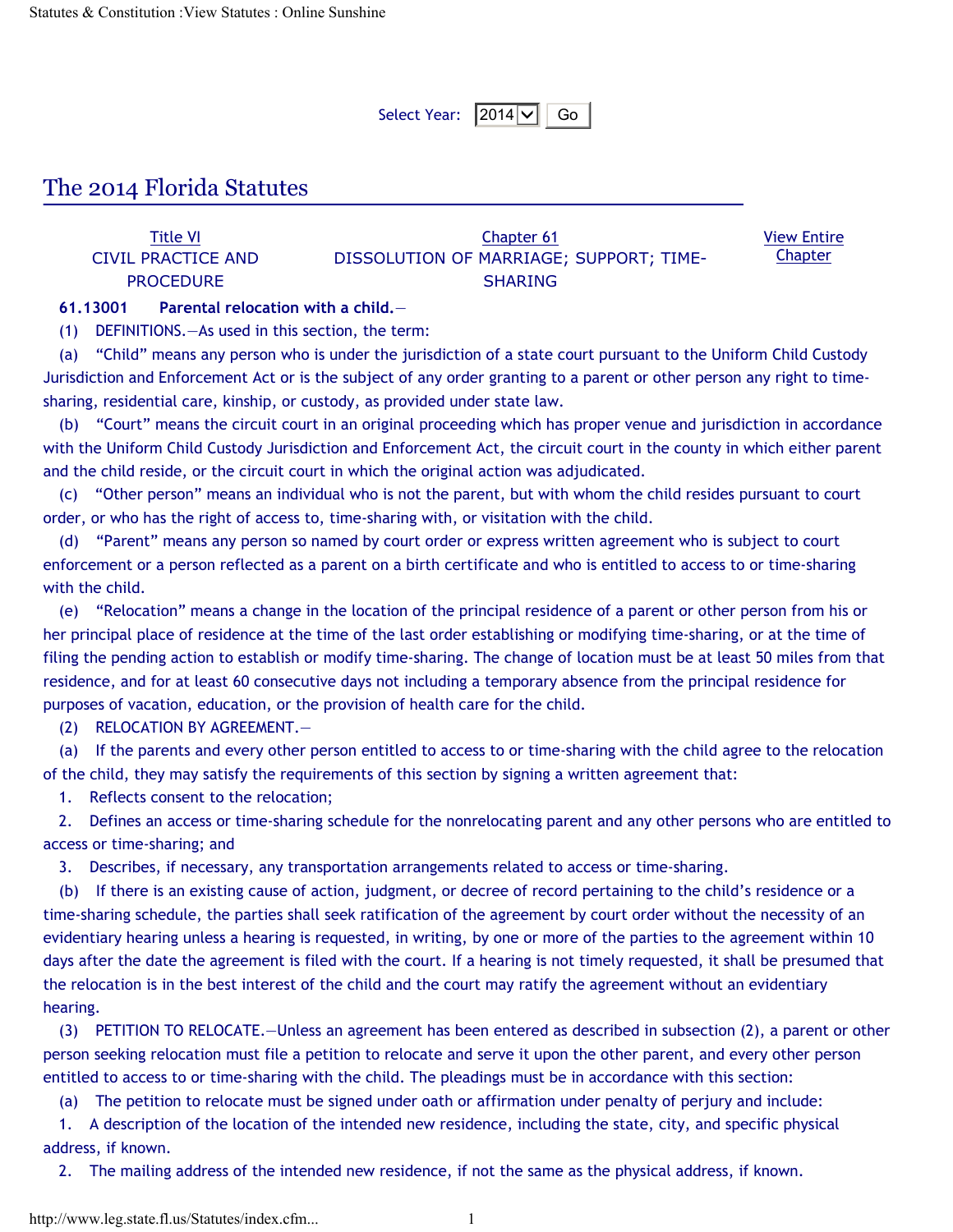Statutes & Constitution :View Statutes : Online Sunshine

3. The home telephone number of the intended new residence, if known.

4. The date of the intended move or proposed relocation.

5. A detailed statement of the specific reasons for the proposed relocation. If one of the reasons is based upon a job offer that has been reduced to writing, the written job offer must be attached to the petition.

6. A proposal for the revised postrelocation schedule for access and time-sharing together with a proposal for the postrelocation transportation arrangements necessary to effectuate time-sharing with the child. Absent the existence of a current, valid order abating, terminating, or restricting access or time-sharing or other good cause predating the petition, failure to comply with this provision renders the petition to relocate legally insufficient.

7. Substantially the following statement, in all capital letters and in the same size type, or larger, as the type in the remainder of the petition:

A RESPONSE TO THE PETITION OBJECTING TO RELOCATION MUST BE MADE IN WRITING, FILED WITH THE COURT, AND SERVED ON THE PARENT OR OTHER PERSON SEEKING TO RELOCATE WITHIN 20 DAYS AFTER SERVICE OF THIS PETITION TO RELOCATE. IF YOU FAIL TO TIMELY OBJECT TO THE RELOCATION, THE RELOCATION WILL BE ALLOWED, UNLESS IT IS NOT IN THE BEST INTERESTS OF THE CHILD, WITHOUT FURTHER NOTICE AND WITHOUT A HEARING.

(b) The petition to relocate must be served on the other parent and on every other person entitled to access to and time-sharing with the child. If there is a pending court action regarding the child, service of process may be according to court rule. Otherwise, service of process shall be according to chapters 48 and 49 or via certified mail, restricted delivery, return receipt requested.

(c) A parent or other person seeking to relocate has a continuing duty to provide current and updated information required by this section when that information becomes known.

(d) If the other parent and any other person entitled to access to or time-sharing with the child fails to timely file a response objecting to the petition to relocate, it is presumed that the relocation is in the best interest of the child and that the relocation should be allowed, and the court shall, absent good cause, enter an order specifying that the order is entered as a result of the failure to respond to the petition and adopting the access and time-sharing schedule and transportation arrangements contained in the petition. The order may be issued in an expedited manner without the necessity of an evidentiary hearing. If a response is timely filed, the parent or other person may not relocate, and must proceed to a temporary hearing or trial and obtain court permission to relocate.

(e) Relocating the child without complying with the requirements of this subsection subjects the party in violation to contempt and other proceedings to compel the return of the child and may be taken into account by the court in any initial or postjudgment action seeking a determination or modification of the parenting plan or the access or timesharing schedule as:

1. A factor in making a determination regarding the relocation of a child.

2. A factor in determining whether the parenting plan or the access or time-sharing schedule should be modified.

3. A basis for ordering the temporary or permanent return of the child.

4. Sufficient cause to order the parent or other person seeking to relocate the child to pay reasonable expenses and attorney's fees incurred by the party objecting to the relocation.

5. Sufficient cause for the award of reasonable attorney's fees and costs, including interim travel expenses incident to access or time-sharing or securing the return of the child.

(4) APPLICABILITY OF PUBLIC RECORDS LAW.—If the parent or other person seeking to relocate a child, or the child, is entitled to prevent disclosure of location information under a public records exemption, the court may enter any order necessary to modify the disclosure requirements of this section in compliance with the public records exemption.

(5) OBJECTION TO RELOCATION.—An answer objecting to a proposed relocation must be verified and include the specific factual basis supporting the reasons for seeking a prohibition of the relocation, including a statement of the amount of participation or involvement the objecting party currently has or has had in the life of the child.

(6) TEMPORARY ORDER.—

(a) The court may grant a temporary order restraining the relocation of a child, order the return of the child, if a relocation has previously taken place, or order other appropriate remedial relief, if the court finds:

1. That the petition to relocate does not comply with subsection (3);

2. That the child has been relocated without a written agreement of the parties or without court approval; or

http://www.leg.state.fl.us/Statutes/index.cfm... 2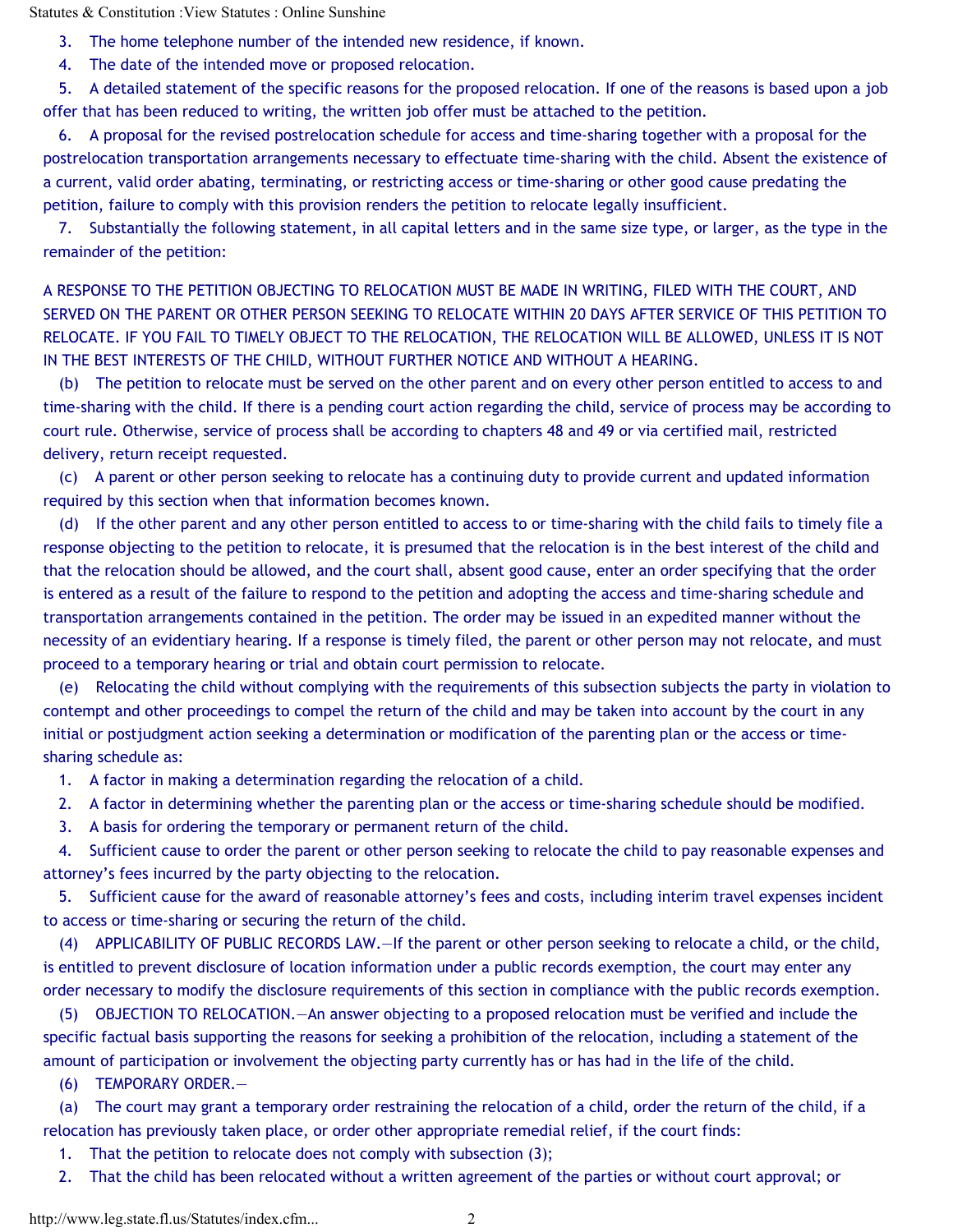Statutes & Constitution :View Statutes : Online Sunshine

3. From an examination of the evidence presented at the preliminary hearing that there is a likelihood that upon final hearing the court will not approve the relocation of the child.

(b) The court may grant a temporary order permitting the relocation of the child pending final hearing, if the court finds:

1. That the petition to relocate was properly filed and is otherwise in compliance with subsection (3); and

2. From an examination of the evidence presented at the preliminary hearing, that there is a likelihood that on final hearing the court will approve the relocation of the child, which findings must be supported by the same factual basis as would be necessary to support approving the relocation in a final judgment.

(c) If the court has issued a temporary order authorizing a party seeking to relocate or move a child before a final judgment is rendered, the court may not give any weight to the temporary relocation as a factor in reaching its final decision.

(d) If temporary relocation of a child is approved, the court may require the person relocating the child to provide reasonable security, financial or otherwise, and guarantee that the court-ordered contact with the child will not be interrupted or interfered with by the relocating party.

(7) NO PRESUMPTION; FACTORS TO DETERMINE CONTESTED RELOCATION.—A presumption in favor of or against a request to relocate with the child does not arise if a parent or other person seeks to relocate and the move will materially affect the current schedule of contact, access, and time-sharing with the nonrelocating parent or other person. In reaching its decision regarding a proposed temporary or permanent relocation, the court shall evaluate all of the following:

(a) The nature, quality, extent of involvement, and duration of the child's relationship with the parent or other person proposing to relocate with the child and with the nonrelocating parent, other persons, siblings, half-siblings, and other significant persons in the child's life.

(b) The age and developmental stage of the child, the needs of the child, and the likely impact the relocation will have on the child's physical, educational, and emotional development, taking into consideration any special needs of the child.

(c) The feasibility of preserving the relationship between the nonrelocating parent or other person and the child through substitute arrangements that take into consideration the logistics of contact, access, and time-sharing, as well as the financial circumstances of the parties; whether those factors are sufficient to foster a continuing meaningful relationship between the child and the nonrelocating parent or other person; and the likelihood of compliance with the substitute arrangements by the relocating parent or other person once he or she is out of the jurisdiction of the court.

(d) The child's preference, taking into consideration the age and maturity of the child.

(e) Whether the relocation will enhance the general quality of life for both the parent or other person seeking the relocation and the child, including, but not limited to, financial or emotional benefits or educational opportunities.

(f) The reasons each parent or other person is seeking or opposing the relocation.

(g) The current employment and economic circumstances of each parent or other person and whether the proposed relocation is necessary to improve the economic circumstances of the parent or other person seeking relocation of the child.

(h) That the relocation is sought in good faith and the extent to which the objecting parent has fulfilled his or her financial obligations to the parent or other person seeking relocation, including child support, spousal support, and marital property and marital debt obligations.

(i) The career and other opportunities available to the objecting parent or other person if the relocation occurs.

(j) A history of substance abuse or domestic violence as defined in s. 741.28 or which meets the criteria of s. 39.806 (1)(d) by either parent, including a consideration of the severity of such conduct and the failure or success of any attempts at rehabilitation.

(k) Any other factor affecting the best interest of the child or as set forth in s. 61.13.

(8) BURDEN OF PROOF.—The parent or other person wishing to relocate has the burden of proving by a preponderance of the evidence that relocation is in the best interest of the child. If that burden of proof is met, the burden shifts to the nonrelocating parent or other person to show by a preponderance of the evidence that the proposed relocation is not in the best interest of the child.

(9) ORDER REGARDING RELOCATION.—If relocation is approved:

http://www.leg.state.fl.us/Statutes/index.cfm... 3